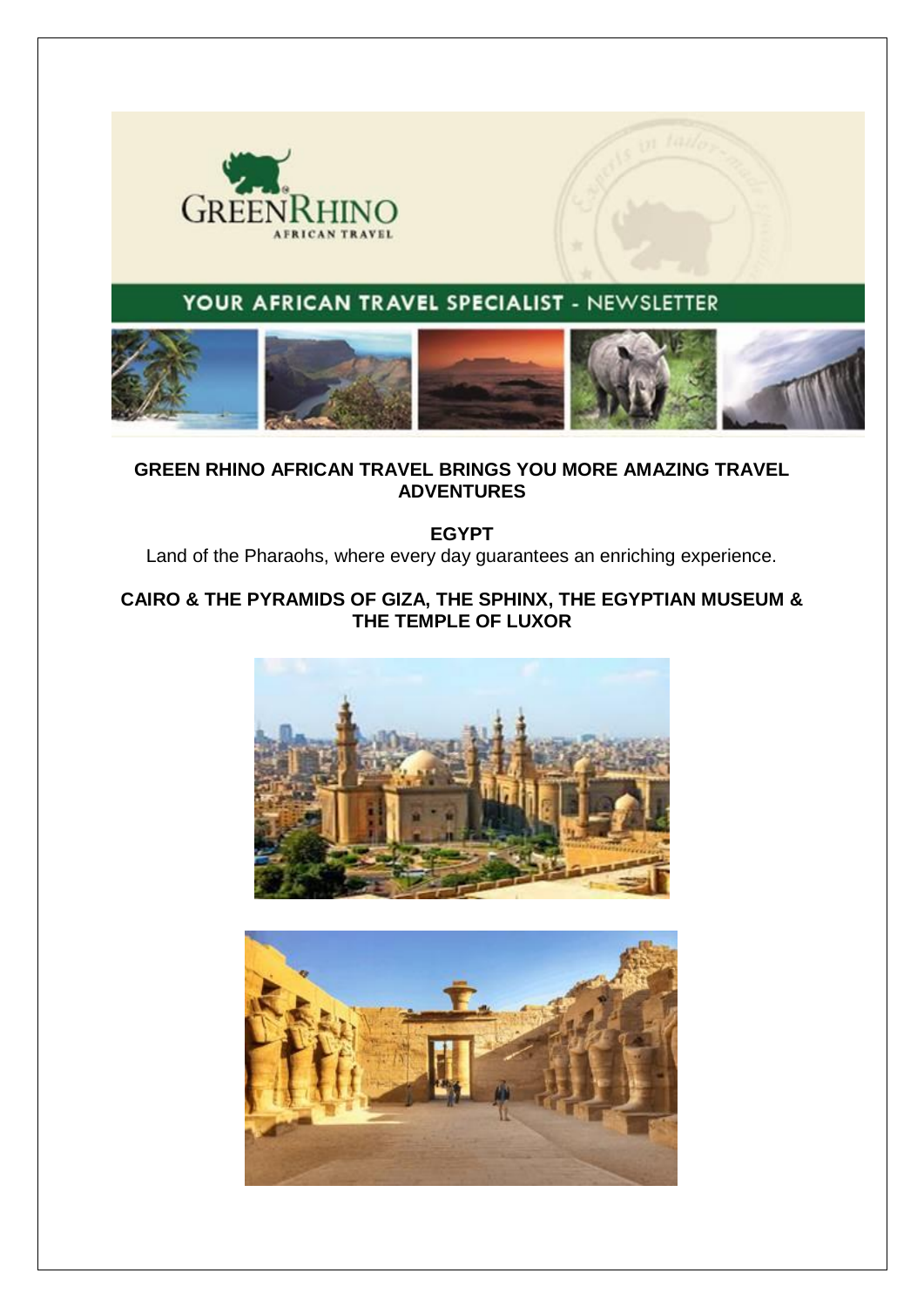

"Shop until you Drop" at the Khan el Khalili, the most famous oriental bazaar in the world. A treasure trove of medieval artisanship.



No trip to Egypt is complete without a trip down the Nile where you can unravel yet another layer of the mystery that is Ancient Egypt

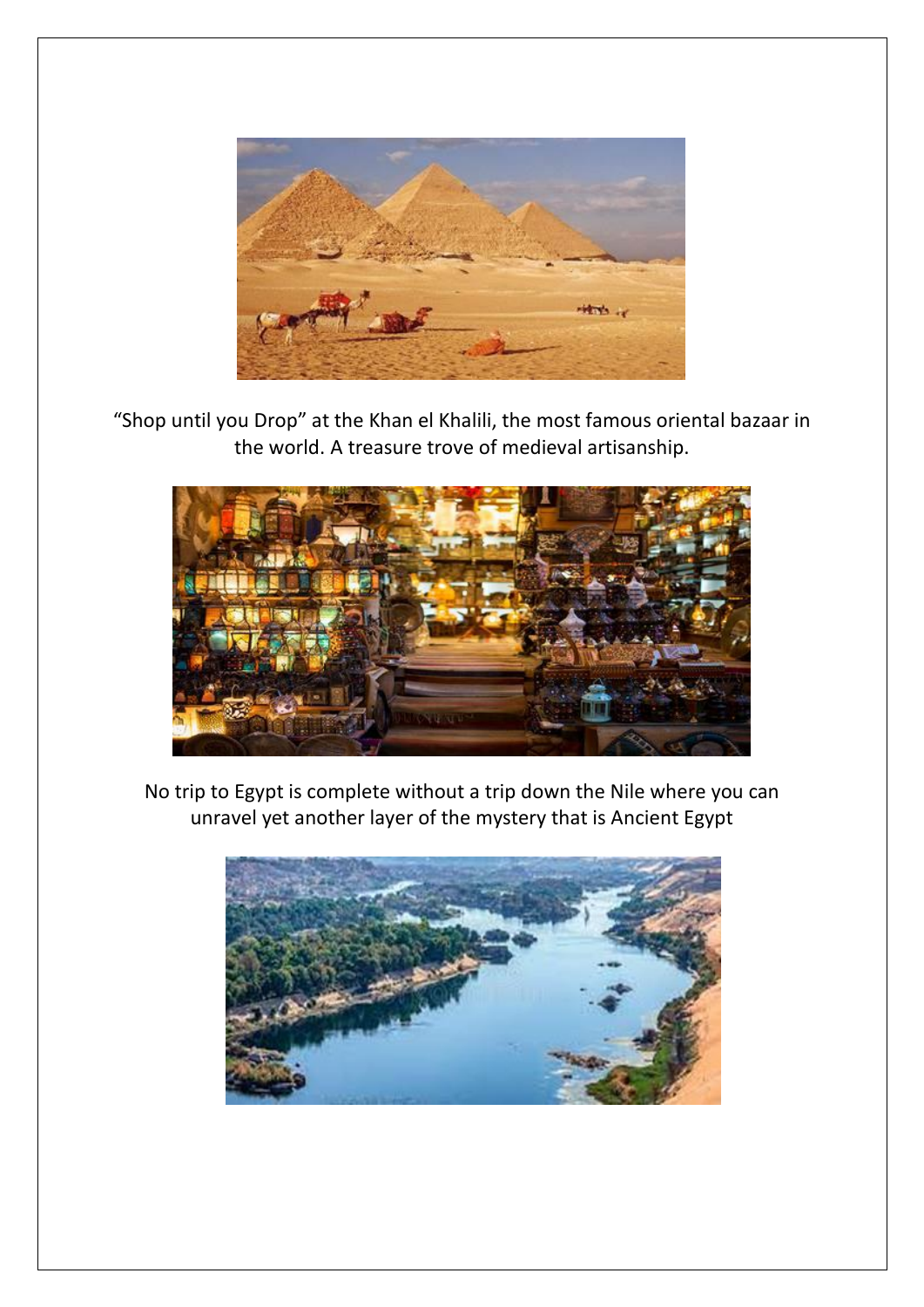

On our typical Nile Cruise itinerary, you will spend three nights on board during which time you will visit the High Dam, the unfinished Obelisk and the Temple of Philae. Sail on to Kom Ombo to visit the famous temple and the temple of Edfu. Pass the lock and sail to Luxor for the last night on board.

Revel under the sun on the **Red Sea Riviera** and enjoy some of the best seaside and family activities in eastern Egypt. Beautiful beaches, crystal clear water where you can swim among the dolphins and the dugongs.



..........

**KRUGER SHALATI TRAIN ON THE BRIDGE KRUGER NATIONAL PARK**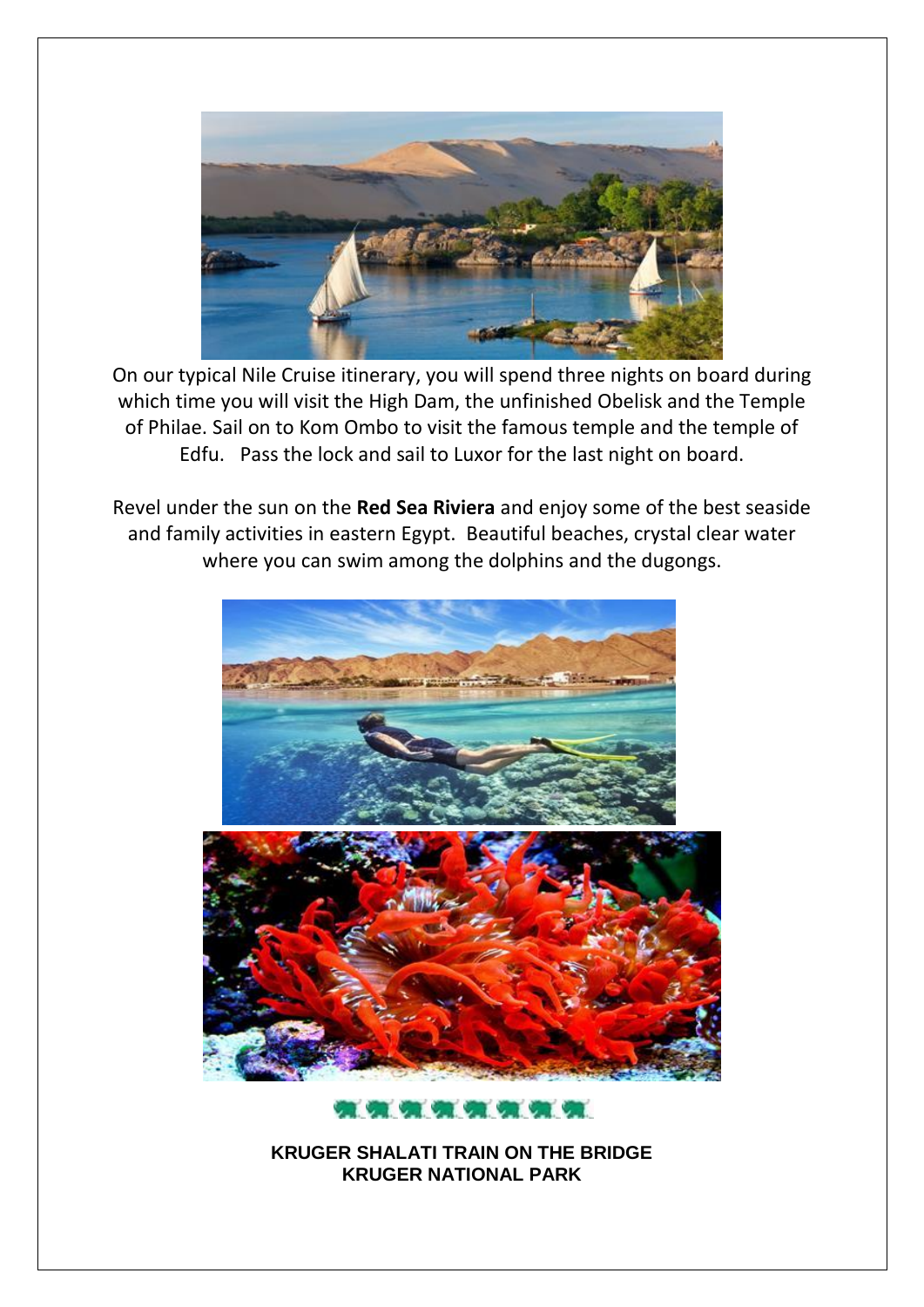**SA AND SADC RESIDENT RATES AVAILABLE THROUGH GREEN RHINO**



Permanently stationed on the historically-rich Selati Bridge above the Sabie River, Kruger Shalati offers unique luxury accommodation in a re -envisioned train which will pay homage to the guests who explored the park nearly 100 years ago while welcoming new explorers from near and far.

Your stay will include all meals and two open safari vehicle game drives per day in the Kruger National Park



## **GOOD NEWS!!!**

eSwatini (formerly Swaziland) is open again and ready to welcome tourists and visitors



Big Game Parks is a private non-profit Trust which manages three game reserves in Swaziland: Hlane Royal National Park,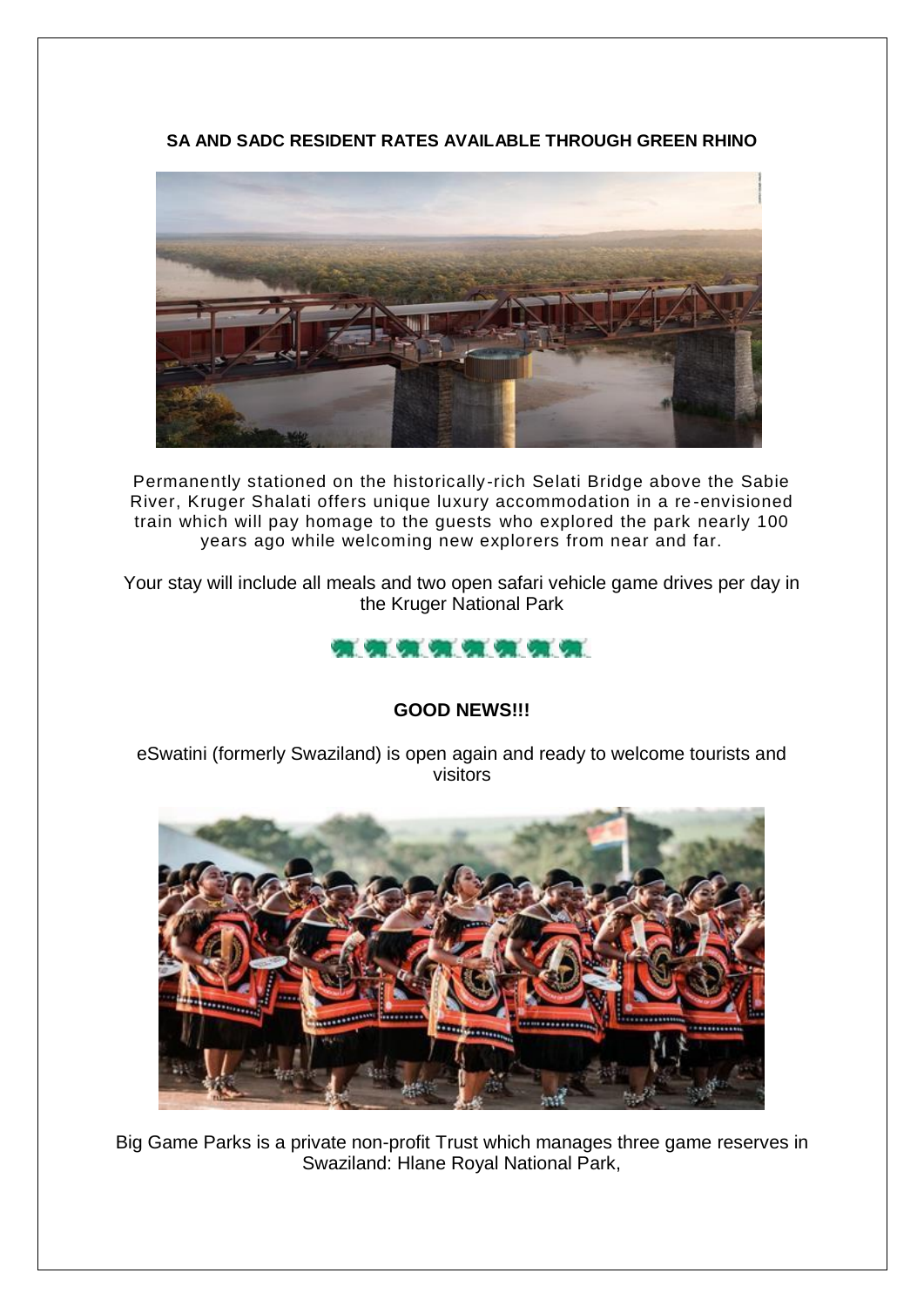Mlilwane Wildlife Sanctuary and Mkhaya Game Reserve. With a conservation mission encompassing Swazi wildlife, culture and heritage, Big Game Parks is Swaziland's leading eco-tourism destination.



The Big Game Parks Chubeka Trails returns this May 2022 – one of a kind Culture & Scenery Horse Trail.



### **VICTORIA FALLS ZAMBIA Stay 3 nights pay for 2 at the Five Star Royal Livingstone From R13 580 per person sharing**



The World renowned Royal Livingstone Hotel sits on the banks of the mighty Zambezi River just a stone's throw from The Falls. World class 5\* luxury in a truly magnificent setting.

**Go on....spoil yourself!**

**Includes** Return airfare from Johannesburg to Victoria Falls All current taxes